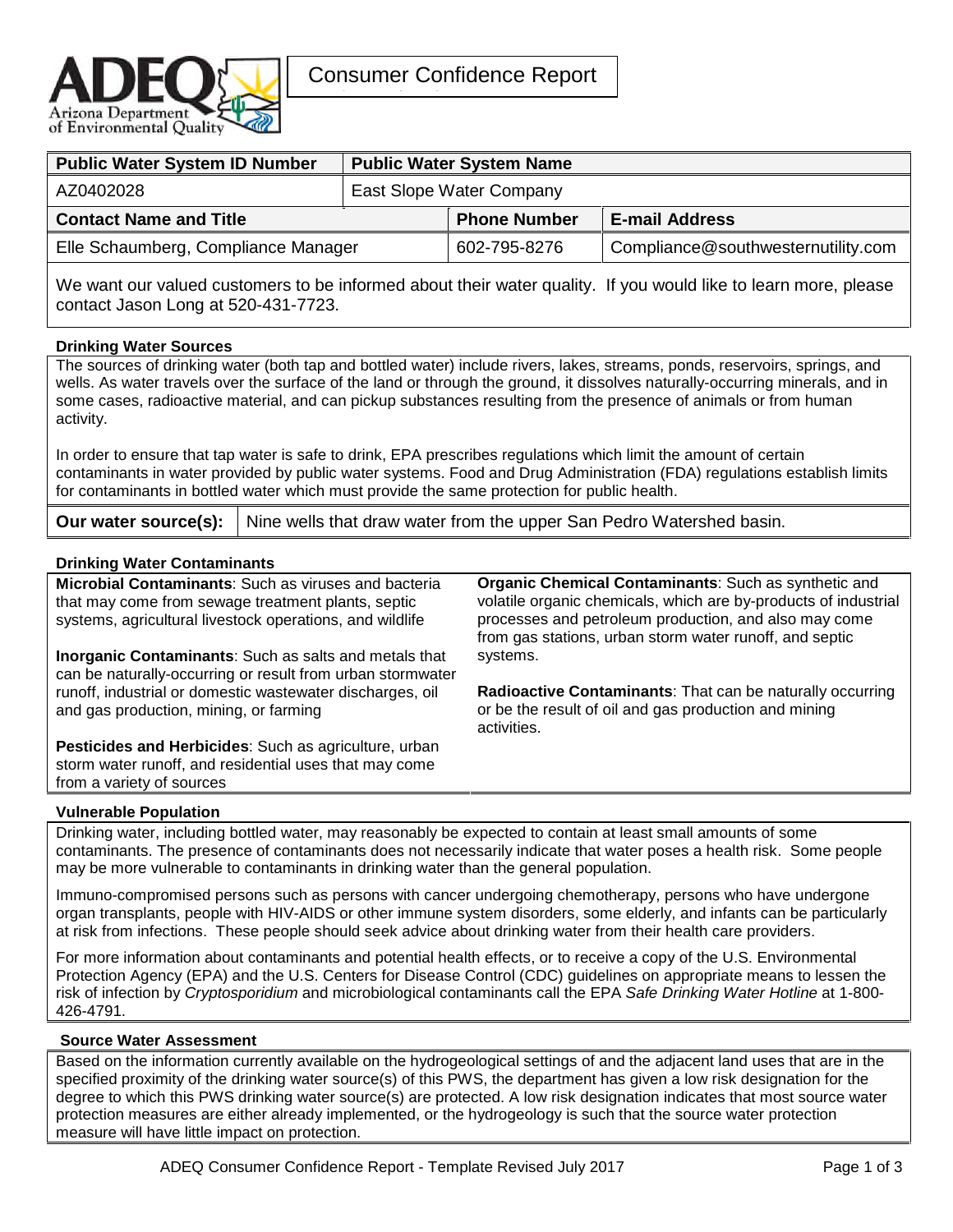Further source water assessment documentation can be obtained by contacting ADEQ.

### **Definitions**

| <b>Treatment Technique (TT):</b> A required process intended to<br>reduce the level of a contaminant in drinking water                               | Minimum Reporting Limit (MRL): The smallest<br>measured concentration of a substance that can be<br>reliably measured by a given analytical method |                         |  |  |  |
|------------------------------------------------------------------------------------------------------------------------------------------------------|----------------------------------------------------------------------------------------------------------------------------------------------------|-------------------------|--|--|--|
| Level 1 Assessment: A study of the water system to identify                                                                                          |                                                                                                                                                    |                         |  |  |  |
| potential problems and determine (if possible) why total<br>coliform bacteria was present                                                            | Millirems per year (MREM): A measure of radiation<br>absorbed by the body                                                                          |                         |  |  |  |
| <b>Level 2 Assessment:</b> A very detailed study of the water<br>system to identify potential problems and determine (if                             | Not Applicable (NA): Sampling was not completed by<br>regulation or was not required                                                               |                         |  |  |  |
| possible) why an E. coli MCL violation has occurred and/or<br>why total coliform bacteria was present                                                | <b>Not Detected (ND or &lt;):</b> Not detectable at reporting limit                                                                                |                         |  |  |  |
| Action Level (AL): The concentration of a contaminant which,<br>if exceeded, triggers treatment, or other requirements                               | <b>Nephelometric Turbidity Units (NTU): A measure of</b><br>water clarity                                                                          |                         |  |  |  |
| Maximum Contaminant Level (MCL): The highest level of a                                                                                              | Million fibers per liter (MFL)                                                                                                                     |                         |  |  |  |
| contaminant that is allowed in drinking water                                                                                                        | <b>Picocuries per liter (pCi/L):</b> Measure of the radioactivity<br>in water                                                                      |                         |  |  |  |
| Maximum Contaminant Level Goal MCLG): The level of a                                                                                                 |                                                                                                                                                    |                         |  |  |  |
| contaminant in drinking water below which there is no known                                                                                          | ppm: Parts per million or Milligrams per liter (mg/L)                                                                                              |                         |  |  |  |
| or expected risk to health                                                                                                                           | <b>ppb</b> : Parts per billion or Micrograms per liter (µg/L)                                                                                      |                         |  |  |  |
| Maximum Residual Disinfectant Level (MRDL): The level of<br>disinfectant added for water treatment that may not be<br>exceeded at the consumer's tap | ppt: Parts per trillion or<br>Nanograms per liter (ng/L)                                                                                           | ppm $x 1000 = ppb$      |  |  |  |
| Maximum Residual Disinfectant Level Goal (MRDLG): The                                                                                                | ppq: Parts per quadrillion or                                                                                                                      | $ppb \times 1000 = ppt$ |  |  |  |
| level of disinfectant added for treatment at which no known or<br>anticipated adverse effect on health of persons would occur                        | Picograms per liter (pg/L)                                                                                                                         | ppt $x 1000 = ppq$      |  |  |  |

### **Lead Informational Statement:**

Lead, in drinking water, is primarily from materials and components associated with service lines and home plumbing. If present, elevated levels of lead can cause serious health problems, especially for pregnant women and young children. East Slope Water Company is responsible for providing high quality drinking water, but cannot control the variety of materials used in plumbing components. When your water has been sitting for several hours, you can minimize the potential for lead exposure by flushing your tap for 30 seconds to 2 minutes before using water for drinking or cooking. Information on lead in drinking water, testing methods, and steps you can take to minimize exposure is available from the Safe Drinking Water Hotline or at www.epa.gov/safewater/lead.

**Water Quality Data – Regulated Contaminants** 

| $\alpha$ and $\alpha$ and $\alpha$ and $\alpha$ is $\alpha$ and $\alpha$ is $\alpha$ and $\alpha$ is $\alpha$ is $\alpha$ is $\alpha$ is $\alpha$ is $\alpha$ is $\alpha$ is $\alpha$ is $\alpha$ is $\alpha$ is $\alpha$ is $\alpha$ is $\alpha$ is $\alpha$ is $\alpha$ is $\alpha$ is $\alpha$ is $\alpha$ is $\alpha$ is $\alpha$ is                                                                                                                                                                                                                                                                                                                                                                                                                                                                                                                                                                                                                                                                                                                                                      |                                                 |                                                                                                |                                                     |             |              |                                  |                                            |
|-----------------------------------------------------------------------------------------------------------------------------------------------------------------------------------------------------------------------------------------------------------------------------------------------------------------------------------------------------------------------------------------------------------------------------------------------------------------------------------------------------------------------------------------------------------------------------------------------------------------------------------------------------------------------------------------------------------------------------------------------------------------------------------------------------------------------------------------------------------------------------------------------------------------------------------------------------------------------------------------------------------------------------------------------------------------------------------------------|-------------------------------------------------|------------------------------------------------------------------------------------------------|-----------------------------------------------------|-------------|--------------|----------------------------------|--------------------------------------------|
| <b>Microbiological (RTCR)</b>                                                                                                                                                                                                                                                                                                                                                                                                                                                                                                                                                                                                                                                                                                                                                                                                                                                                                                                                                                                                                                                                 | TΤ<br><b>Violation</b><br>Y or N                | Number of<br><b>Positive</b><br><b>Samples</b>                                                 | <b>Positive</b><br>Sample(s)<br>Month & Year        | <b>MCL</b>  | <b>MCLG</b>  |                                  | <b>Likely Source of Contamination</b>      |
| E. Coli                                                                                                                                                                                                                                                                                                                                                                                                                                                                                                                                                                                                                                                                                                                                                                                                                                                                                                                                                                                                                                                                                       | N                                               | $\Omega$                                                                                       | N/A                                                 | $\Omega$    | $\Omega$     |                                  | Human and animal fecal waste               |
| <b>Fecal Indicator</b><br>(From GWR source)<br>(coliphage, enterococci and/or E. coli)                                                                                                                                                                                                                                                                                                                                                                                                                                                                                                                                                                                                                                                                                                                                                                                                                                                                                                                                                                                                        | N                                               | $\Omega$                                                                                       | N/A                                                 | $\Omega$    | $\Omega$     |                                  | Human and animal fecal waste               |
| <sup>1</sup> Total organic carbon (TOC) has no health effects. However, total organic carbon provides a medium for the formation of disinfection byproducts.<br>These byproducts include trihalomethanes (THM) and haloacetic acids (HAA). Drinking water containing these byproducts in excess of the MCL may lead<br>to adverse health effects, liver, or kidney problems, or nervous system effects, and may lead to an increased risk of getting cancer.<br><sup>2</sup> Turbidity is a measure of the cloudiness of water and is an indication of the effectiveness of our filtration system. We monitor it because it is a good<br>indicator of the quality of water. High turbidity can hinder the effectiveness of disinfectants. Turbidity has no health effects. However, turbidity can interfere<br>with disinfection and provide a medium for microbial growth. Turbidity may indicate the presence of disease-causing organisms. These organisms include<br>bacteria, viruses, and parasites that can cause symptoms such as nausea, cramps, diarrhea, and associated headaches. |                                                 |                                                                                                |                                                     |             |              |                                  |                                            |
| <b>Disinfectants</b>                                                                                                                                                                                                                                                                                                                                                                                                                                                                                                                                                                                                                                                                                                                                                                                                                                                                                                                                                                                                                                                                          | <b>MCL</b><br><b>Violation</b><br><b>Y</b> or N | <b>Running</b><br><b>Annual Average</b><br>(RAA)                                               | Range of All<br><b>Samples</b><br>(Low-High)        | <b>MRDL</b> | <b>MRDLG</b> | Sample<br><b>Month</b><br>& Year | <b>Likely Source of</b><br>Contamination   |
| Chlorine/Chloramine (ppm)                                                                                                                                                                                                                                                                                                                                                                                                                                                                                                                                                                                                                                                                                                                                                                                                                                                                                                                                                                                                                                                                     | N                                               | 0.71                                                                                           | $0.29 - 1.01$                                       | 4           | $\Omega$     | 12/2020                          | Water additive used to control<br>microbes |
| <b>Disinfection By-Products</b>                                                                                                                                                                                                                                                                                                                                                                                                                                                                                                                                                                                                                                                                                                                                                                                                                                                                                                                                                                                                                                                               | <b>MCL</b><br><b>Violation</b><br><b>Y</b> or N | <b>Running</b><br><b>Annual Average</b><br>(RAA) OR<br><b>Highest Level</b><br><b>Detected</b> | <b>Range of All</b><br><b>Samples</b><br>(Low-High) | <b>MCL</b>  | <b>MCLG</b>  | Sample<br><b>Month</b><br>& Year | <b>Likely Source of</b><br>Contamination   |